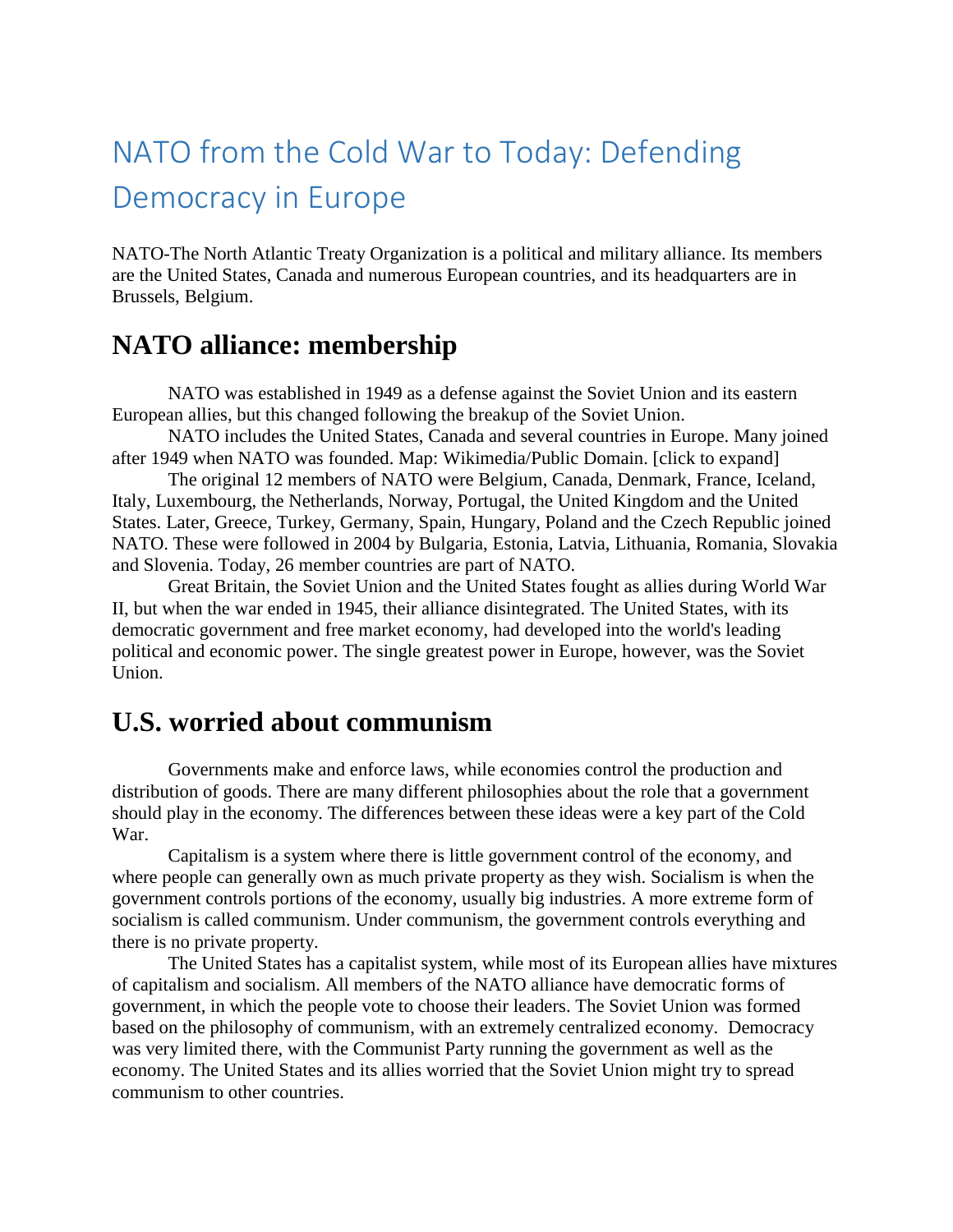#### **The Truman Doctrine**

After World War II, the rest of the European nations were economically and socially devastated. The Soviet Union incorporated the weakened nations of eastern Europe along its western frontier. Meanwhile, communist political parties gained influence in other parts of Europe and it seemed like the Soviet influence would spread.

In 1947, United States President Harry S. Truman announced that the United States would aid anti-communist forces throughout the world. This policy became known as the Truman Doctrine. In 1948, the government of Czechoslovakia was overthrown and and aligned with the Soviets, causing alarm in western Europe and the United States. In the same year, the United States launched the European Recovery Program, or Marshall Plan, to offset communist efforts by helping the region's war-torn economies. The Marshall Plan poured billions of dollars of aid into Europe. However, the Soviet Union did not allow the eastern European states it incorporate to participate in the plan.

Many advocated greater military spending and planning to counter Soviet strength. This brought about the Brussels Treaty, signed by Belgium, France, Luxembourg, the Netherlands and the United Kingdom. It was generally believed, however, that without the assistance of the United States the treaty would not stop the Soviets.

#### **NATO takes shape**

The United States and Canada signed the North Atlantic Treaty in Washington, D.C. along with 12 other countries in 1949, and NATO was officially born. The member nations agreed that "an armed attack against one or more of them in Europe or North America shall be considered an attack against them all."

The creation of NATO was one of the most important events in the early years of the Cold War. For more than 40 years, Soviet Union and its supporters were against the United States and its allies.

In NATO's early period, member countries jointly planned, financed and built bases, airfields, pipelines, and communications networks. The United States provided the largest share of the funding. In 1950, NATO began to set up an integrated military force in Europe, which established America as NATO's military leader.

### **NATO's rival: the Warsaw Pact**

After World War II, Germany was divided into four main zones of occupation. East Germany was made up of the Soviet zone, and West Germany included the American, British, and French zones. In 1949, East Germany and West Germany became their own countries. West Germany joined NATO in 1955 and the Soviet Union responded by creating the Warsaw Pact, a security alliance made up of the Soviet Union and other communist states in eastern Europe.

By then, nuclear weapons were the basis of NATO's defense system. NATO's nuclear buildup was seen as a deterrent to war because it meant that a Soviet attack could be met by an overwhelming nuclear response.